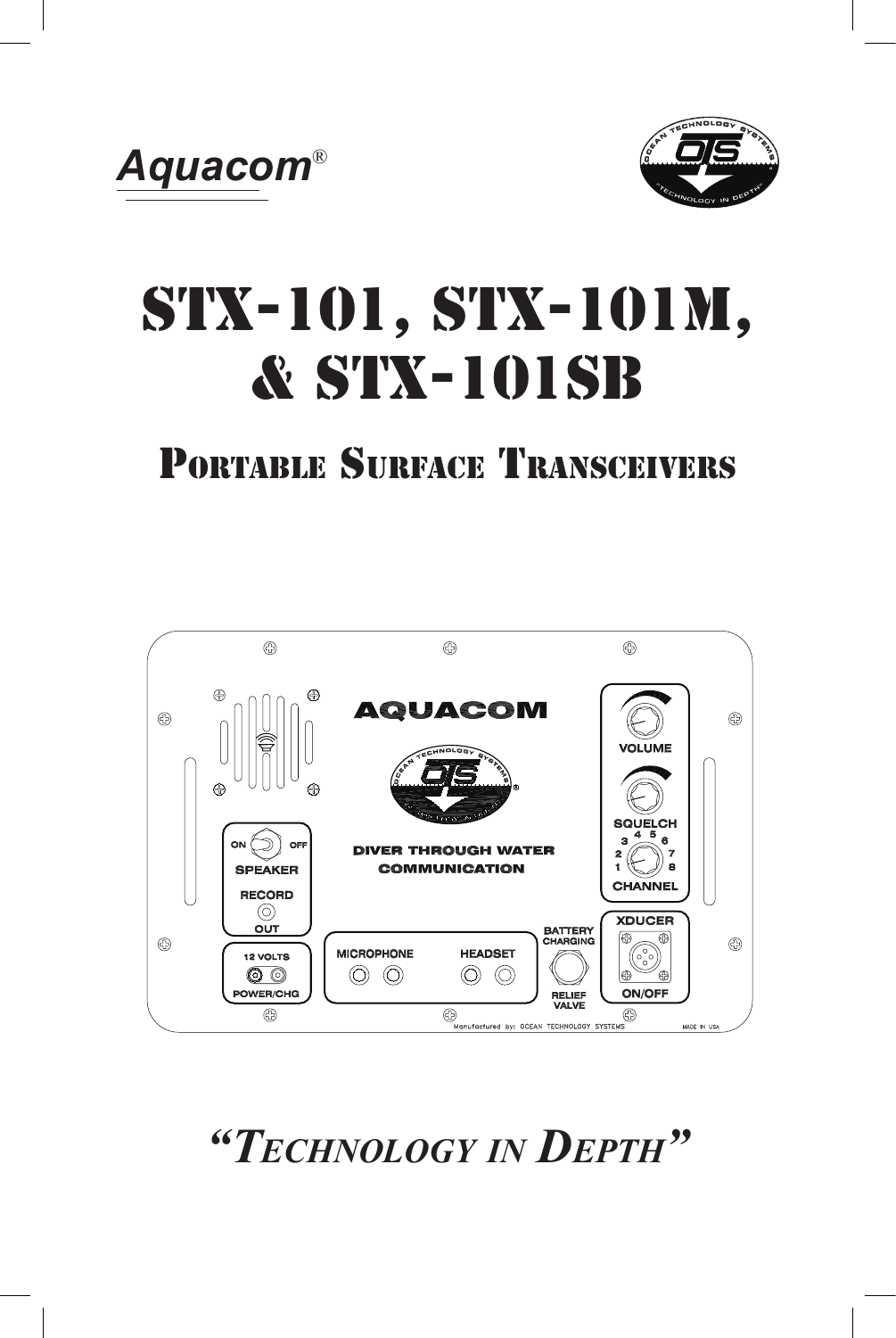#### *- NOTICE -*

This manual and the information contained herein are provided for use as a maintenance and operation guide. No license or rights to manufacture, produce, and/ or sell either the manual or articles described herein are given. Undersea Systems International, Inc., dba Ocean Technology Systems hereinafter referred to as OTS, reserves the right to change specifications without notice. We recommend that all users read and fully understand this manual before using the STX-101/M/SB or any other underwater product.

All statements, technical information, and recommendations herein are based on tests we believe to be reliable, but the accuracy or completeness thereof is not guaranteed; and the following is made in lieu of all warranties, expressed or implied, including the implied warranties of merchantability and fitness for purpose: Seller's and Manufacturer's only obligation shall be to replace such quantity of the product proved to be defective. Before using, the user shall determine the suitability of the product for intended use, and the user assumes all risk and liability whatsoever in connection therewith. Neither Seller nor Manufacturer shall be liable either in tort or in contract for any loss or damage—direct, incidental, or consequential—arising from the use of or the inability to use the product. No statement or recommendation not contained herein shall have any force or effect unless it is in an agreement signed by officers of the Seller and Manufacturer.

#### **- IMPORTANT SAFETY NOTICE -** *(Please read before using product.)*

**It is absolutely essential that all divers are properly trained and equipped and fully understand this user's manual before attempting to use the STX-101/M/ SB or any other underwater product.**

**While the STX-101/M/SB provides divers with good underwater communications, it does not change or eliminate the potential hazards of diving!**

Refer to the Library page of our Web site, www.otscomm.com, for a list of any changes made to this manual since its publication.

*© Copyright 1999, 2012 by Undersea Systems International, Inc., dba Ocean Technology Systems. All rights reserved. Specifications are subject to change without prior notice.*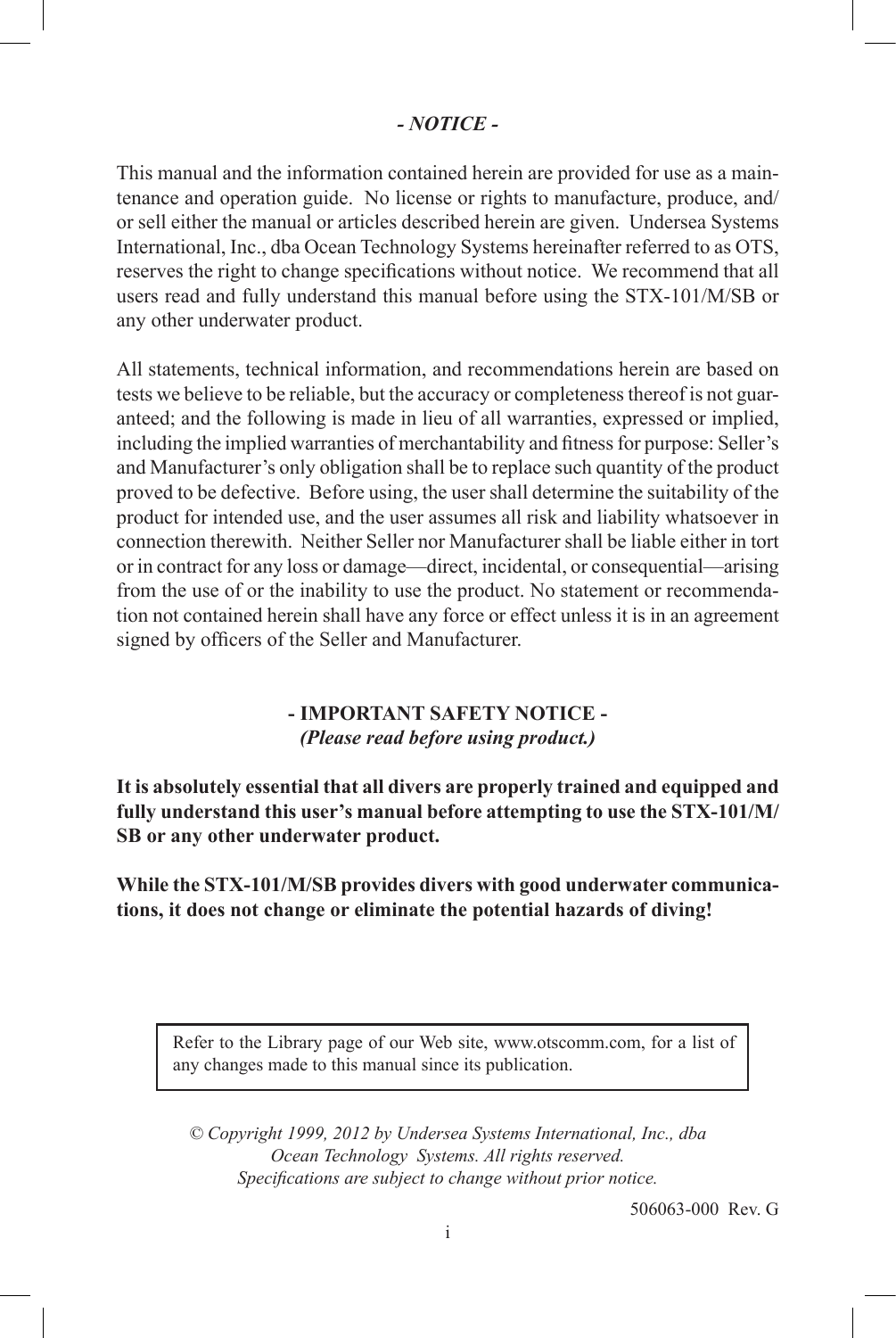## **TABLE OF CONTENTS**

| 11            |                                                                  |  |
|---------------|------------------------------------------------------------------|--|
| 1.2           |                                                                  |  |
| 1.3           |                                                                  |  |
|               |                                                                  |  |
| 2.1           |                                                                  |  |
| 2.2           |                                                                  |  |
| 2.3           |                                                                  |  |
| 24            |                                                                  |  |
| 2.5           |                                                                  |  |
| 2.6           |                                                                  |  |
|               |                                                                  |  |
|               |                                                                  |  |
|               |                                                                  |  |
| 5.1           |                                                                  |  |
| 5.2           |                                                                  |  |
| 5.3           |                                                                  |  |
| 5.4           |                                                                  |  |
| 5.5           |                                                                  |  |
|               |                                                                  |  |
|               |                                                                  |  |
|               | <b>Illustrations</b>                                             |  |
|               |                                                                  |  |
|               |                                                                  |  |
|               |                                                                  |  |
| <b>Tables</b> |                                                                  |  |
|               | Table 1: A Comparison of the STX Portable Surface Transceivers 2 |  |
|               |                                                                  |  |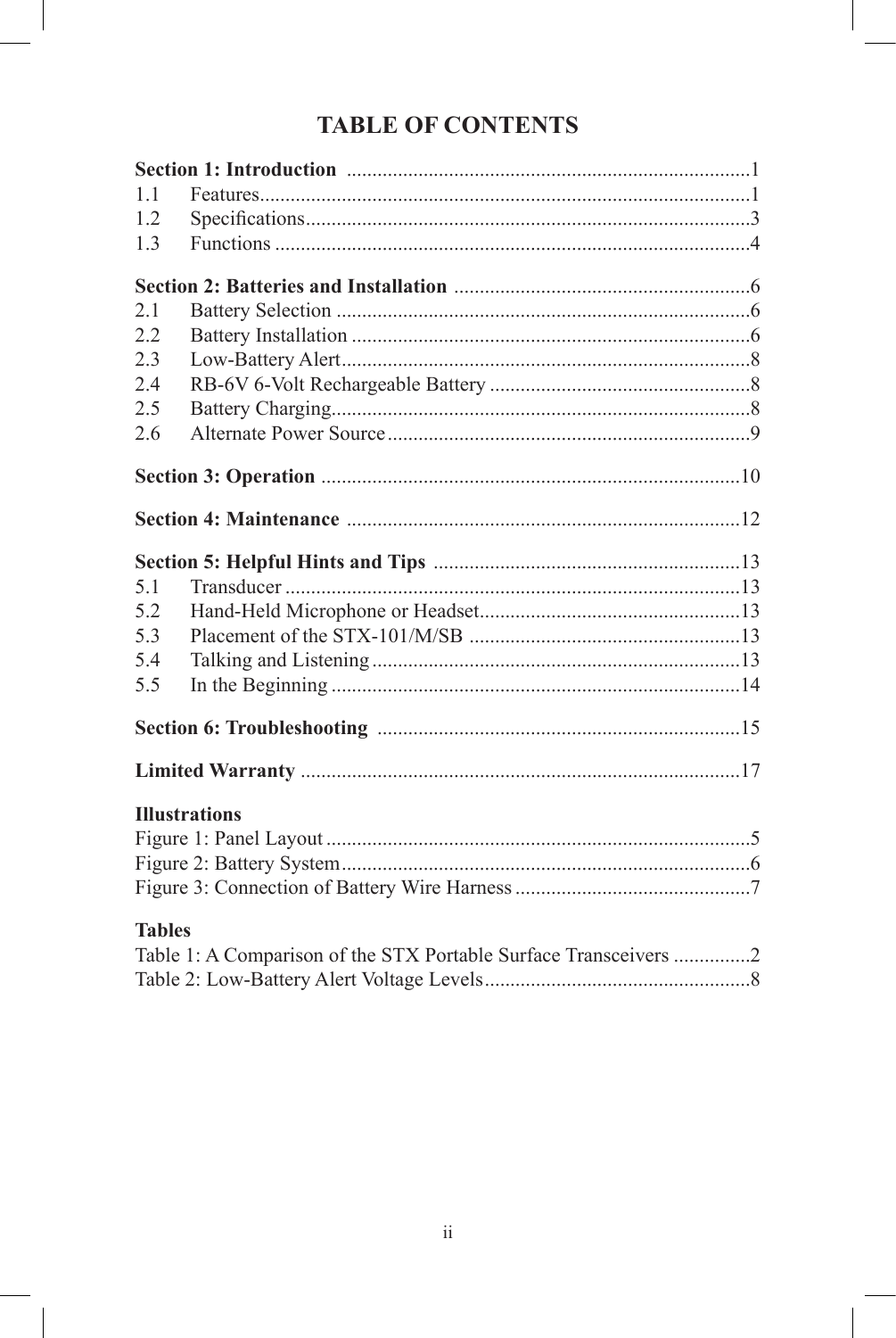#### **INTRODUCTION**

Congratulations! You have just purchased the finest, state-of-the-art underwater communication system available. The Aquacom® STX-101, STX-101M, and STX-101SB are compact, ultrasonic, single sideband transceivers designed to allow surface-to-diver and/or diver-to-surface through-water communications. The STX series employs *digital signal processing* techniques, which ensure the highest performance possible.

The STX-101/M/SB offers many useful features to ensure user-friendly performance, such as front-panel squelch control, a heavy-duty panel speaker, a record-out connector (female RCA), a multichannel selector (STX-101 and STX-101M only), a heavy-duty waterproof housing, external power accommodations for 12 volts, a headset (optional) with boom microphone output, easy battery access, and much more. In all, the STX-101/M/SB Portable Surface Station is second to none!

#### **1.1 FEATURES**

The Aquacom® STX-101, STX-101M, and STX-101SB are packaged in the same housing (although the STX-101SB's panel controls differ somewhat from those of the other two) and are similar transceivers. The major differences among the three products are as follows (also see Table 1):

The STX-101 is equipped with four channels, including Channel 1 (32.768 kHz upper sideband), which is commonly used by sport divers. Most of the Buddy Phone® systems utilize Channel 1. If an STX-101 user makes a selection other than Channel 1, 2, 3, or 4, the transceiver will emit a beeping sound to alert the user that the selected channel is not available. The unit is rated at 5 watts and comes standard with a 32.768 kHz transducer assembly and a hand-held microphone. Optional rechargeable batteries and a charger are available, although alkaline batteries can be used. The STX-101 is designed to operate primarily with the SSB-2010 commercial transceiver but also works great with our standard Buddy Phone® transceivers (such as the XT-100, MKII-BUD, MTS-BUD, SCU-BUD, RX-100, etc.), the SSB-2001B-2, the SP-100, and the Magnacom® MAG-1001S, MAG-1003D, MAG-1004HS, and MAG-1003-PS—as well as any other single sideband transceiver within range and on the same frequency.

The STX-101M is equipped with eight channels, including the most commonly used military frequency, 25 kHz upper sideband. The first four channels are the same as those of the STX-101. Provided with the transceiver are rechargeable batteries and the RCS-13 smart charger, although alkaline batteries can be used. The STX-101M is rated at 10 watts and is equipped with a heavy-duty 25 kHz transducer assembly. The hand-held microphone is high quality, ensuring clear communications. The STX-101M was designed to meet the demands of the military diver and functions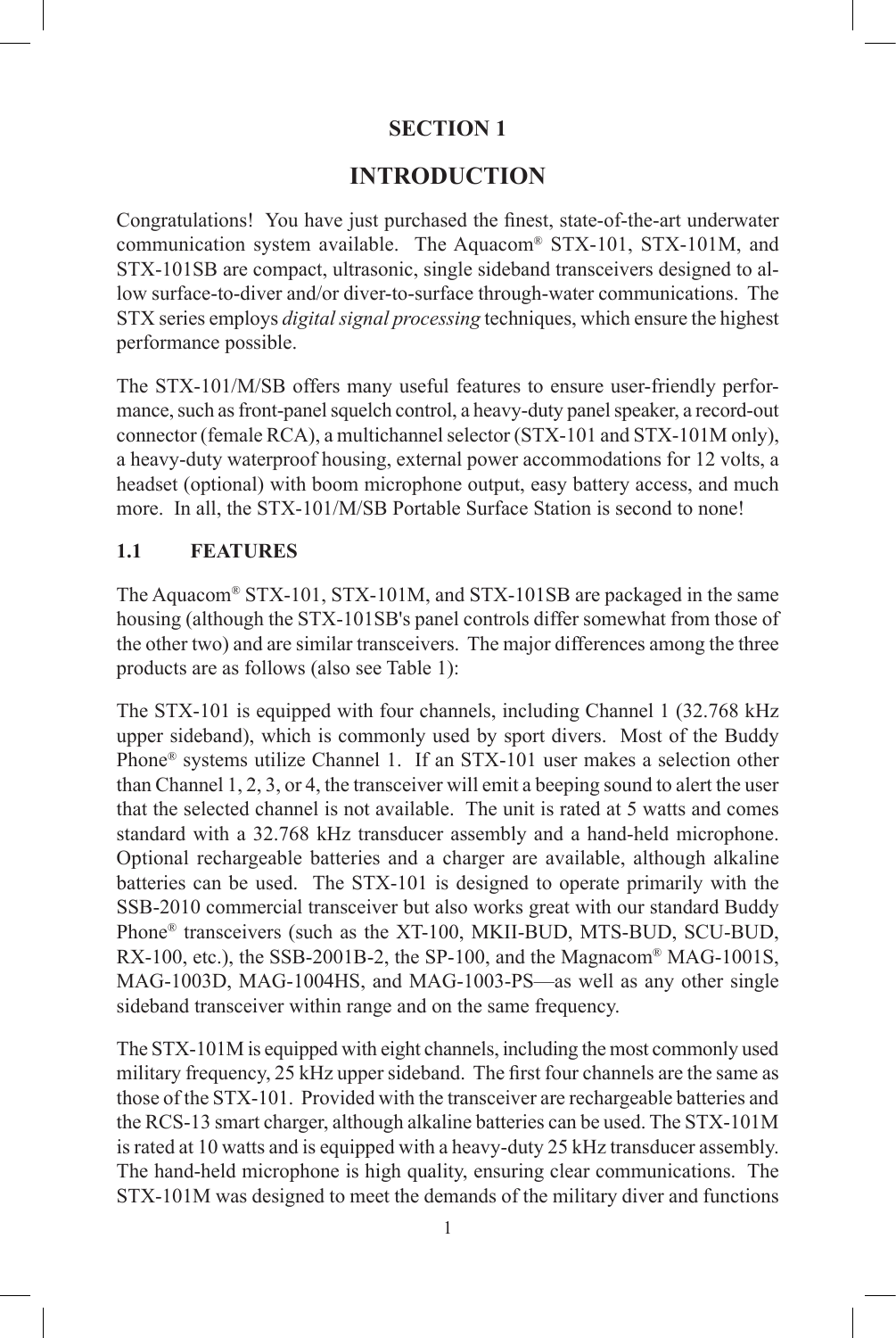with our SSB-1001B U.S. Navy-approved diver transceiver. The STX will operate with most transceivers on the market, as well as virtually all of the OTS wireless transceivers produced.

The STX-101SB is equipped with one channel, either 25kHz upper sideband (standard) or 8kHz upper sideband (optional). It is a high-power (70-watt) surface station designed to be used for communication with diving bells that use the BELL-200 bell back-up system. Rechargeable batteries and the RCS-13 smart charger are provided with the transceiver (alkaline batteries should *not* be used with the STX-101SB). The system includes a high-quality hand-held microphone.

*Note: This manual will refer to the STX-101, STX-101M, and STX-101SB transceivers collectively as STX-101/M/SB. Wherever we present information that is not common to all, we will refer to them by their individual model numbers.*

#### **Table 1 A Comparison of the STX Portable Surface Transceivers**

|                  |                          | Transmit          |                                                                                                  |                                    |
|------------------|--------------------------|-------------------|--------------------------------------------------------------------------------------------------|------------------------------------|
|                  |                          | Power             | Batteries &                                                                                      |                                    |
| Transceiver      | Channels                 | Rating            | Charging                                                                                         | Application                        |
| <b>STX-101</b>   | $\overline{\mathcal{A}}$ | 5W<br><b>PEP</b>  | $(2)$ 6V, alkaline, spring-<br>type or RB-6V recharge-<br>able (not provided)                    | Sport/Commercial                   |
| <b>STX-101M</b>  | 8                        | 10W<br><b>PEP</b> | $(2)$ 6V, alkaline, spring-<br>type or RB-6V recharge-<br>able with RCS-13 charger<br>(provided) | Military                           |
| <b>STX-101SB</b> |                          | 70W<br><b>PEP</b> | (2) RB-6V rechargeable<br>with RCS-13 charger<br>(provided)                                      | Communication<br>with diving bells |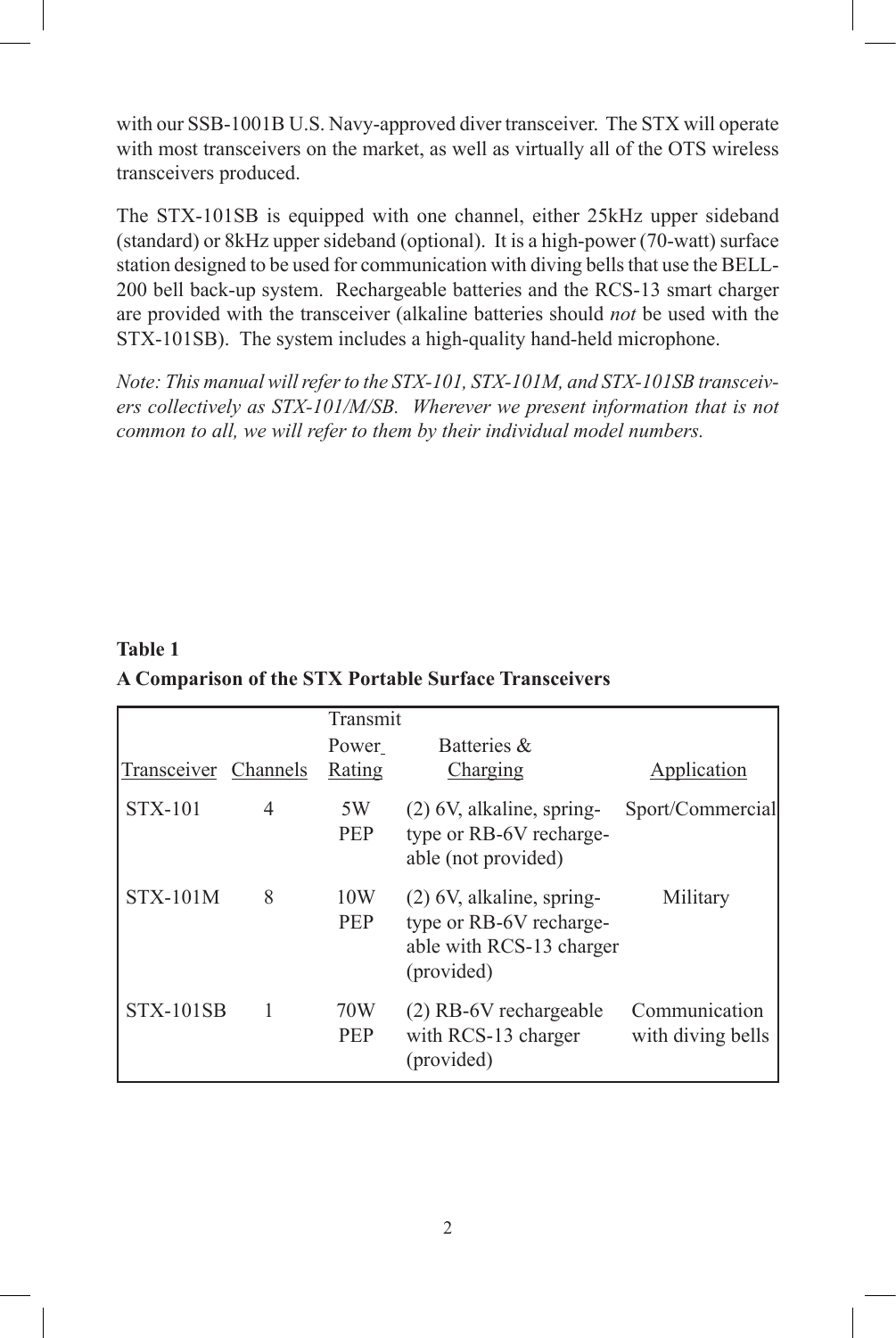#### **1.2 SPECIFICATIONS**

| Transmitter output power (nominal): STX-101: 5 watts PEP <sup>1</sup> | STX-101M: 10 watts PEP<br>STX-101SB:70 watts PEP                                                                                                                                                                                                                                                                                                                                                                                                                      |
|-----------------------------------------------------------------------|-----------------------------------------------------------------------------------------------------------------------------------------------------------------------------------------------------------------------------------------------------------------------------------------------------------------------------------------------------------------------------------------------------------------------------------------------------------------------|
| Audio output to speaker:                                              | 4 watts                                                                                                                                                                                                                                                                                                                                                                                                                                                               |
| Modulation:                                                           | Single sideband with no carrier                                                                                                                                                                                                                                                                                                                                                                                                                                       |
| Operating channels:<br>$STX-101M$                                     | $\left\{\n \begin{array}{c}\n \text{Channel #1: } 32.768 \text{ kHz } \text{USB}^2 \text{ (Spot)} \\ \text{Channel #2: } 32.768 \text{ kHz } \text{LSB}^2 \\ \text{Channel #3: } 31.250 \text{ kHz } \text{USB} \\ \text{Channel #4: } 31.250 \text{ kHz } \text{LSB} \\ \text{Channel #5: } 28.5 \text{ kHz } \text{USB} \\ \text{Channel #6: } 28.5 \text{ kHz } \text{LSB}\n \end{array}\n \right.$<br>Channel #7: 25 kHz USB (Military)<br>Channel #8: 25 kHz LSB |
|                                                                       | STX-101SB: 25kHz USB <sup>2</sup> or 8kHz USB                                                                                                                                                                                                                                                                                                                                                                                                                         |
| Power:                                                                | Two 6-volt alkaline lantern batteries with springs<br>(MN908 Duracell or equivalent) or two optional<br>RB-6V gel-cell batteries . STX-101SB: Use RB-6V<br>rechargeable batteries only (not alkaline).                                                                                                                                                                                                                                                                |
| Battery life (with $10\%$ duty cycle) <sup>3</sup> :                  | STX-101: Alkaline 20 hrs., gel cells 12 hrs.<br>STX-101M: Alkaline 12 hrs., gel cells 8 hrs.<br>STX-101SB: Gel cells 6 hrs. (do not use alkaline)                                                                                                                                                                                                                                                                                                                     |
| External power:                                                       | 12 volts DC at a minimum of 4 amps. Access via the<br>front panel with the use of mini banana plugs.                                                                                                                                                                                                                                                                                                                                                                  |
| Transducer:                                                           | Piezoelectric type                                                                                                                                                                                                                                                                                                                                                                                                                                                    |
| Squelch:                                                              | User adjustable from the front panel                                                                                                                                                                                                                                                                                                                                                                                                                                  |
| Volume:                                                               | User adjustable from the front panel                                                                                                                                                                                                                                                                                                                                                                                                                                  |
| Microphone:                                                           | Hand-held, dynamic, 200-ohm impedance                                                                                                                                                                                                                                                                                                                                                                                                                                 |
| Record output jack:                                                   | Panel-mounted female RCA connector (line level)                                                                                                                                                                                                                                                                                                                                                                                                                       |
| Activation (On/Off):                                                  | On connection of transducer cable to STX-101/M/SB                                                                                                                                                                                                                                                                                                                                                                                                                     |
| Headset/external speaker jack:                                        | Panel-mounted banana jacks (external speaker/headset)                                                                                                                                                                                                                                                                                                                                                                                                                 |
| Housing:                                                              | Heavy-duty UK 603 case                                                                                                                                                                                                                                                                                                                                                                                                                                                |
| Control panel:                                                        | Stainless steel                                                                                                                                                                                                                                                                                                                                                                                                                                                       |
| Receiver sensitivity:                                                 | Greater than 100 dBy                                                                                                                                                                                                                                                                                                                                                                                                                                                  |
| Automatic gain control (AGC):                                         | Greater than 100 dBv                                                                                                                                                                                                                                                                                                                                                                                                                                                  |
| Transmitter speech freq. bandwidth: 300 Hz to 3500 Hz                 |                                                                                                                                                                                                                                                                                                                                                                                                                                                                       |
| Housing dimensions:                                                   | Height: 6.500 in., width: 14.000 in., depth: 10.600 in.                                                                                                                                                                                                                                                                                                                                                                                                               |
| Weight:                                                               | 12 lbs. (with batteries)                                                                                                                                                                                                                                                                                                                                                                                                                                              |
| Battery chargers:                                                     | <i>RCS-13:</i> 90-260 VAC input; 12 VDC, 1300 mA, 60 Hz<br>output                                                                                                                                                                                                                                                                                                                                                                                                     |

<sup>1.</sup> PEP = "peak envelope power."

<sup>2.</sup> USB is "upper sideband"; LSB is "lower sideband."

<sup>3.</sup> The actual battery life is variable, so the time periods stated here are approximate.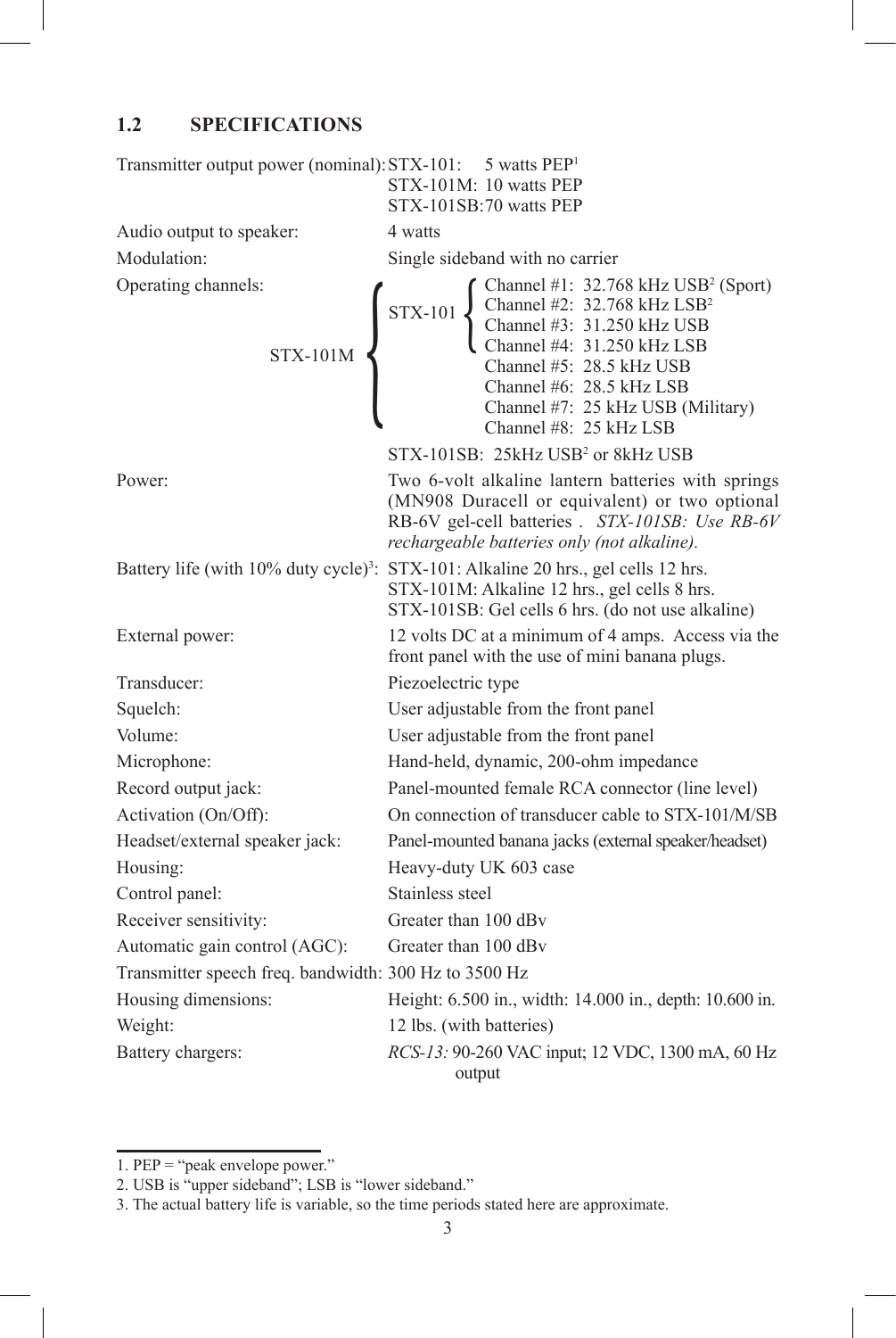#### **1.3 FUNCTIONS**

See Figure 1 throughout.

- 1. **HANDLE:** One of two front-panel handles.
- 2. SPEAKER switch: Toggle switch used to turn the front-panel speaker on or off.
- 3. RECORD OUT: This female RCA receptacle is used to connect to any type of recording system. It supplies "Line Level" signal output.
- 4. 12 VOLTS POWER/CHG: Used when an external 12-volt DC power source is desired. Ensure the source has a minimum of 4 amps. This receptacle is also used to charge rechargeable batteries.
- 5. MICROPHONE: This receptacle is used for a hand-held microphone or headset with boom microphone.
- 6. HEADSET: Can be used with an optional THB-101 headset. You can also use this outlet for an external, remote speaker using a dual banana plug.
- 7. BATTERY CHARGING RELIEF VALVE: This relief valve must be open when charging rechargeable batteries. We also recommend that the relief valve be opened when transporting the unit via aircraft, to allow depressurization at increased altitude.
- 8. XDUCER ON/OFF: The unit will power up and cycle to the receive mode when the transducer cable is connected to the female receptacle (#8). If you are not using the system, disconnect the transducer cable to conserve energy.
- 9. CHANNEL: The STX-101M has eight channels, the STX-101 has four channels, and the STX-101SB has one channel (Section 1.2, Specifications). If using the STX-101 and you choose an unprogrammed channel, a beeping sound will alert you to select a working channel. The STX-101SB's channel select switch is labeled with channels A and B, but both settings access the same channel.
- 10. SQUELCH: The squelch control is designed to help suppress background noise created by sea creatures and/or man-made sound (e.g., snapping shrimp, croakers, or motor boat or pool pump noise). When the squelch is rotated completely counterclockwise, the squelch is deactivated and all noises within range will be heard. You will also obtain the maximum reception range. When you rotate the squelch clockwise, you begin to eliminate background noise. However, you also *decrease* your range.
- 11. VOLUME: The volume control adjusts the listening volume from the frontpanel speaker. Clockwise increases volume, and counterclockwise decreases it.
- 12. SCREW: One of ten (10) Phillips-head, #8-32 stainless steel screws. They all must be removed to gain access to the battery compartment and mother board. Be careful not to lose the screws.
- 13. SPEAKER: Heavy-duty front-panel speaker.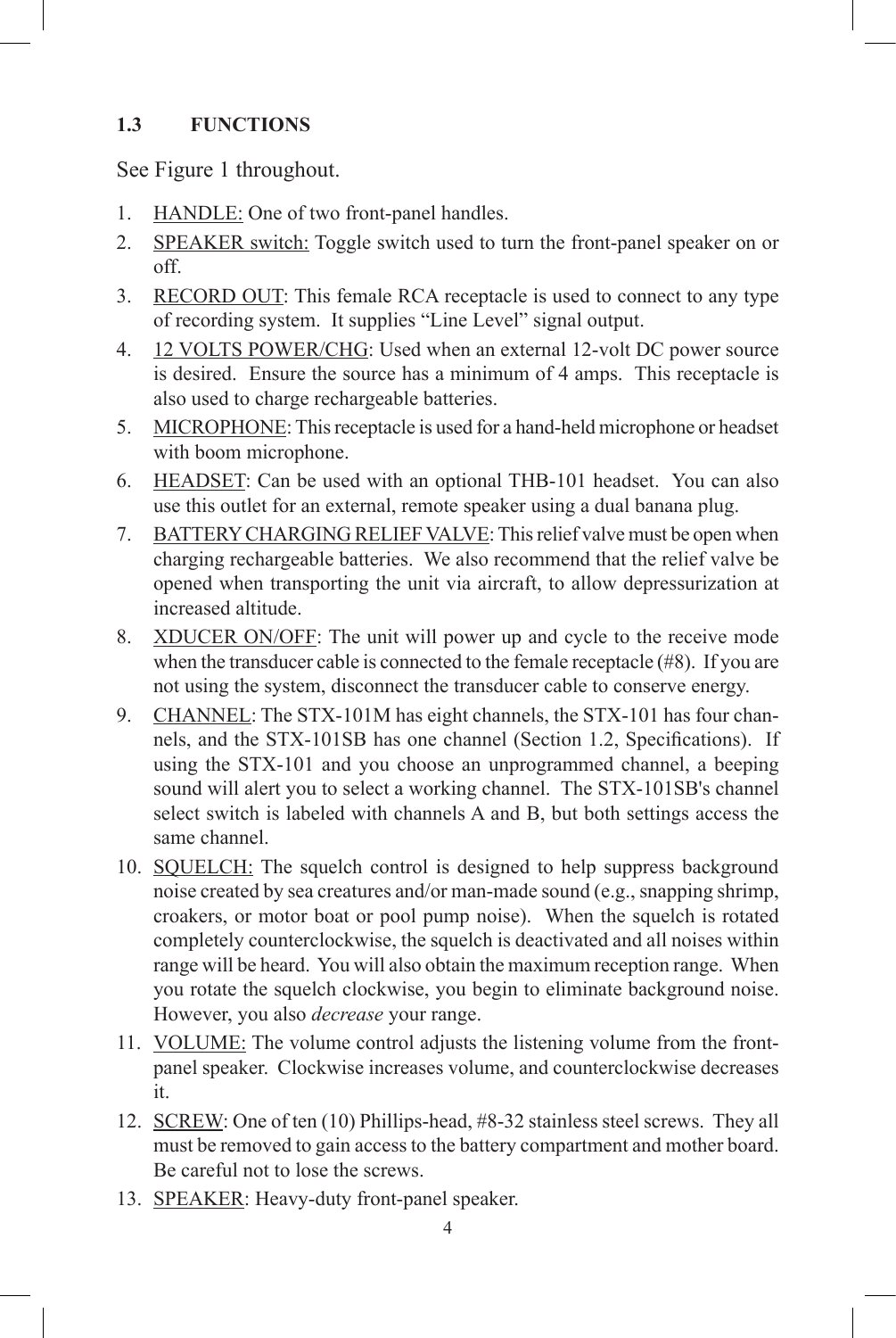

*(A) STX-101 & STX-101M*



*Figure 1. Panel Layout*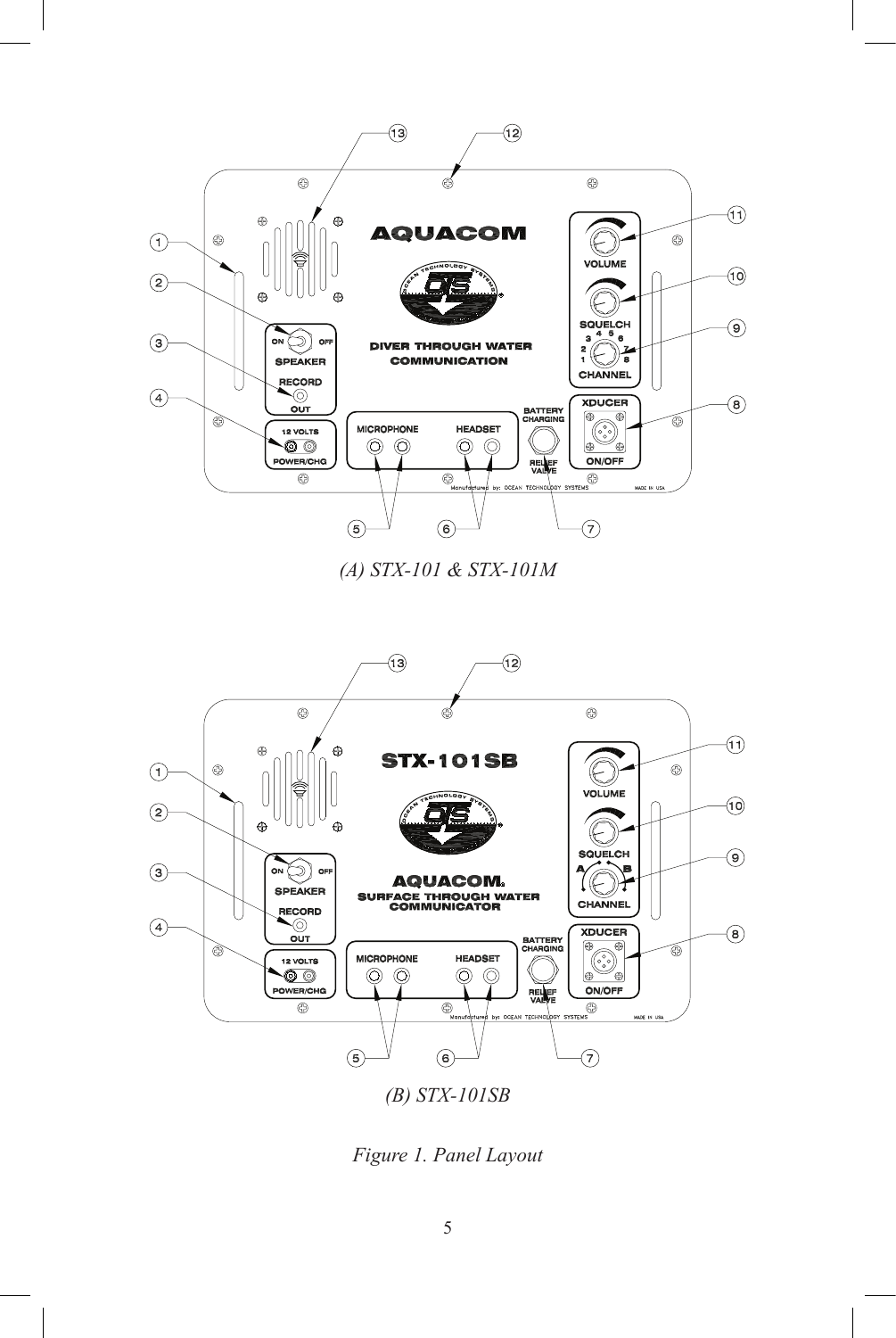#### **BATTERIES AND INSTALLATION**

The STX-101/M is powered by two 6-volt, heavy-duty, alkaline spring-type batteries (MN908 Duracell) or two RB-6V rechargeable 6-volt batteries. With the STX-101SB, use only lead-acid rechargeable batteries, not alkaline.

#### **2.1 BATTERY SELECTION**

With the STX-101/M, for best results use two 6-volt, heavy-duty, alkaline springtype lantern batteries: Eveready Heavy Duty Alkaline #528 or Duracell Heavy Duty Alkaline #ID9150 will provide the best results for most diving operations. You can use standard 6-volt, spring-type lantern batteries in a pinch; however, battery life will be greatly reduced. *IMPORTANT NOTE: You must use 6-volt lantern batteries with spring contacts. The threaded type of lantern batteries will not work. The RB-6V rechargeable batteries should be used with the STX-101SB; do not use alkaline batteries.*

#### **2.2 BATTERY INSTALLATION**

- 1. Locate and remove the ten screws found on the front panel (Fig. 1, #12). You do not have to remove the front-panel screws located around the front-panel speaker grill (Fig. 1, #13).
- 2. Carefully remove the front panel. Be careful not to stress the connecting wire



*Figure 2. Battery System*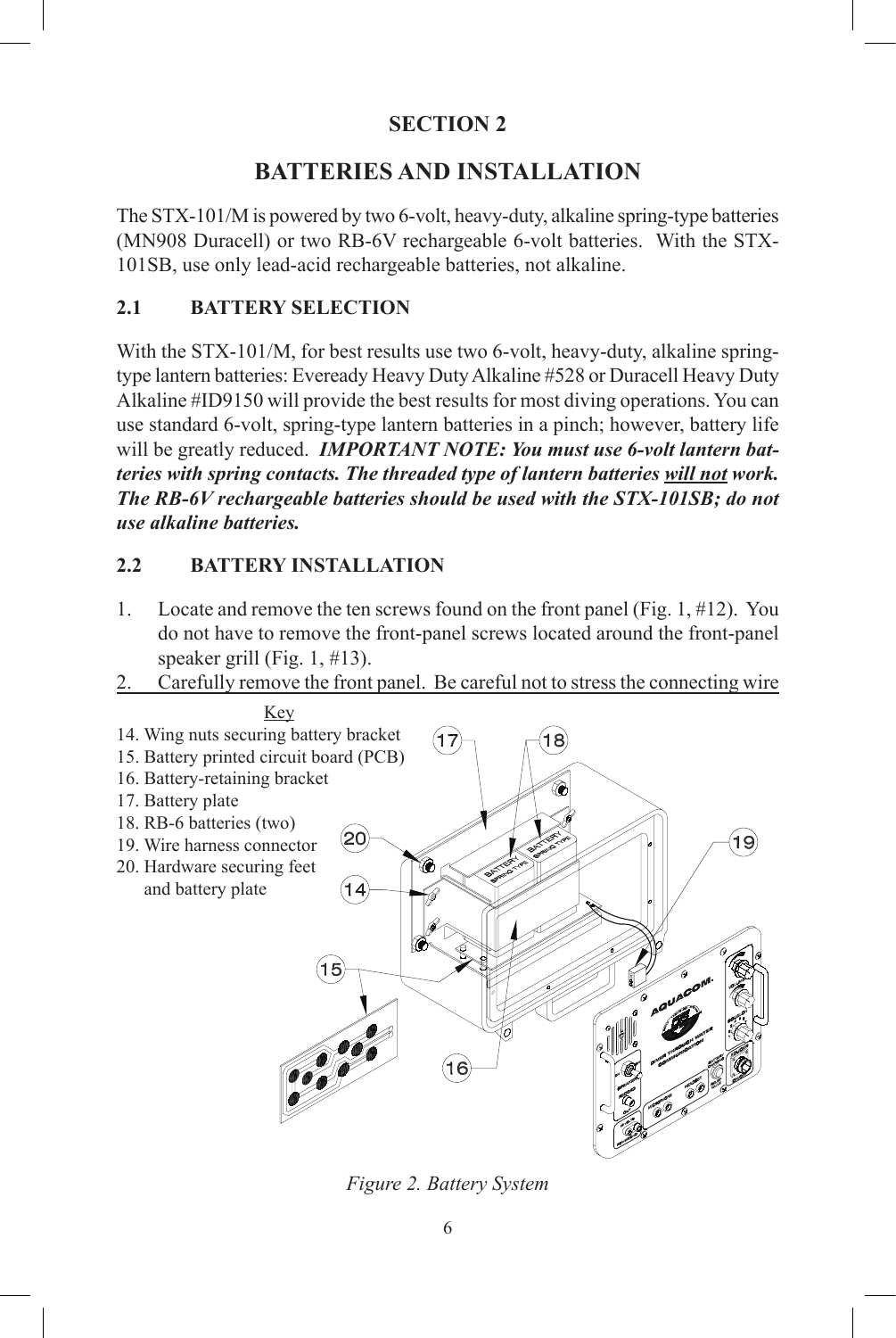harness while setting aside the front panel.

- 3. Remove and set aside the wing nuts (Fig. 2, #14).
- 4. Remove and set aside the battery-retaining bracket (Fig. 2, #16).
- 5. Insert two lantern batteries, battery springs facing toward the battery printed circuit board (Fig. 2, #15). Ensure they are firmly seated in the bottom of the battery bracket housing.
- 6. Replace the battery-retaining bracket, and tighten the wing nuts securely.
- 7. Ensure the wire harness is plugged into the correct connector on the printed circuit board (Fig. 3). When *alkaline* batteries are used, the harness (Fig. 3, #19) must be plugged into receptacle J8 (Fig. 3, #21). When *rechargeable* batteries are used, the harness must be plugged into J9 (Fig. 3, #22). **If this procedure is not followed properly, damage may occur.** If you are trying to charge batteries with the harness plugged into the wrong socket, the charger's current will not be channeled to the batteries. It is also important you do not try to charge alkaline batteries.
- 8. While the unit is open, you may want to verify that the four screws securing the feet and the battery plate assembly are tightly secured (Fig. 2, #20).
- 9. Replace the front panel, ensuring you have not pinched any wires. Do not overtighten the ten front-panel screws (technical information: tighten to 6 inch-pounds).

*Important Note: The silver pads located on the battery printed circuit board (Fig. 2, item #15) are configured to accept the spring contacts found on a 6-volt, spring-type lantern battery at any axis at which the 6-volt lantern batteries are installed. The spring contacts of the batteries must be in contact with the printed circuit board in order for the system to work. Installing the batteries in the wrong direction (spring contacts away from the printed circuit board) may cause damage to the unit or batteries, and/or the STX-101/M/SB will not operate.*

#### **2.3 LOW-BATTERY ALERT**



*Figure 3. Connection of Battery Wire Harness*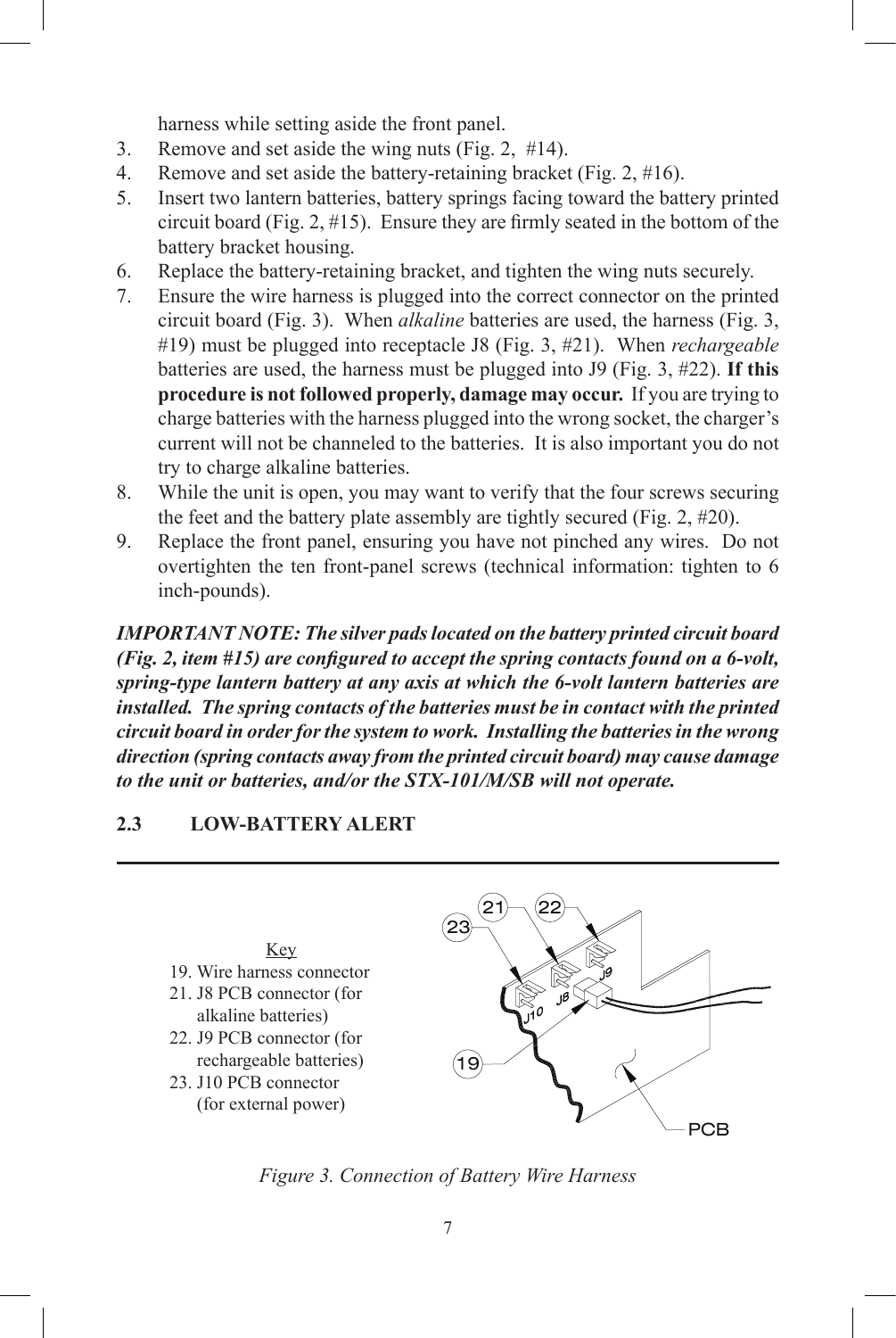**Table 2 Low-Battery Alert Voltage Levels**

| Voltage $(V)$ | Tone Frequency             |
|---------------|----------------------------|
| 10            | 2 minutes                  |
|               | 1 minute                   |
|               | 30 seconds                 |
|               | $N/A$ (power switches off) |

The STX-101/M/SB is equipped with a unique low-battery alert. Table 2 indicates how often the alert tone sounds as the battery voltage drops. When the battery voltage falls below 6 volts, the microcomputer switches the system power off, preventing damage of gel-cell–style batteries. When using standard alkaline batteries, you should have approximately one half hour more service from the first tone alert.

#### **2.4 RB-6V 6-VOLT RECHARGEABLE BATTERY**

When utilizing the optional RB-6V sealed lead-acid battery, you will attain the maximum performance of self-contained batteries (two are required). The STX-101M and STX-101SB come standard with two RB-6V batteries. Install the batteries per the instructions found in Section 2.2. When using or charging the RB-6V batteries, ensure the power harness in the battery compartment (Fig. 2,  $\#19$ ) is connected to J9 (Fig. 3, #22) on the circuit board. This channels the charger's current to the batteries.

*Note: The battery you receive may have upgraded specifications from what is stated in this manual. Due to advancing battery technologies, we continually upgrade our batteries and chargers. Contact OTS or your OTS dealer to find out the latest available battery and charger.*

#### **2.5 BATTERY CHARGING**

Once the RB-6V rechargeable batteries are installed, charging them is simple. If in the U.S., you will need an **RCS-13** smart charger. If you intend to use the charger outside the U.S., cut off the plug and install the appropriate connector.

We recommend you first make the connection between the panel's 12-volt "Power/ CHG" port (Fig. 1, #4) and the charger cable. Then plug the cable into your power source.

The charging time for a depleted battery is 4-6 hours*.* Anytime you are charging the batteries, the front-panel "Battery Charging Relief Valve" (Fig. 1, #7) should be opened. Leave it open and do not operate the STX-101/M/SB for approximately 15 minutes after charging. This procedure will give the system time to dissipate any off-gassing from the batteries. After the process is complete, close the "Battery Charging Relief Valve."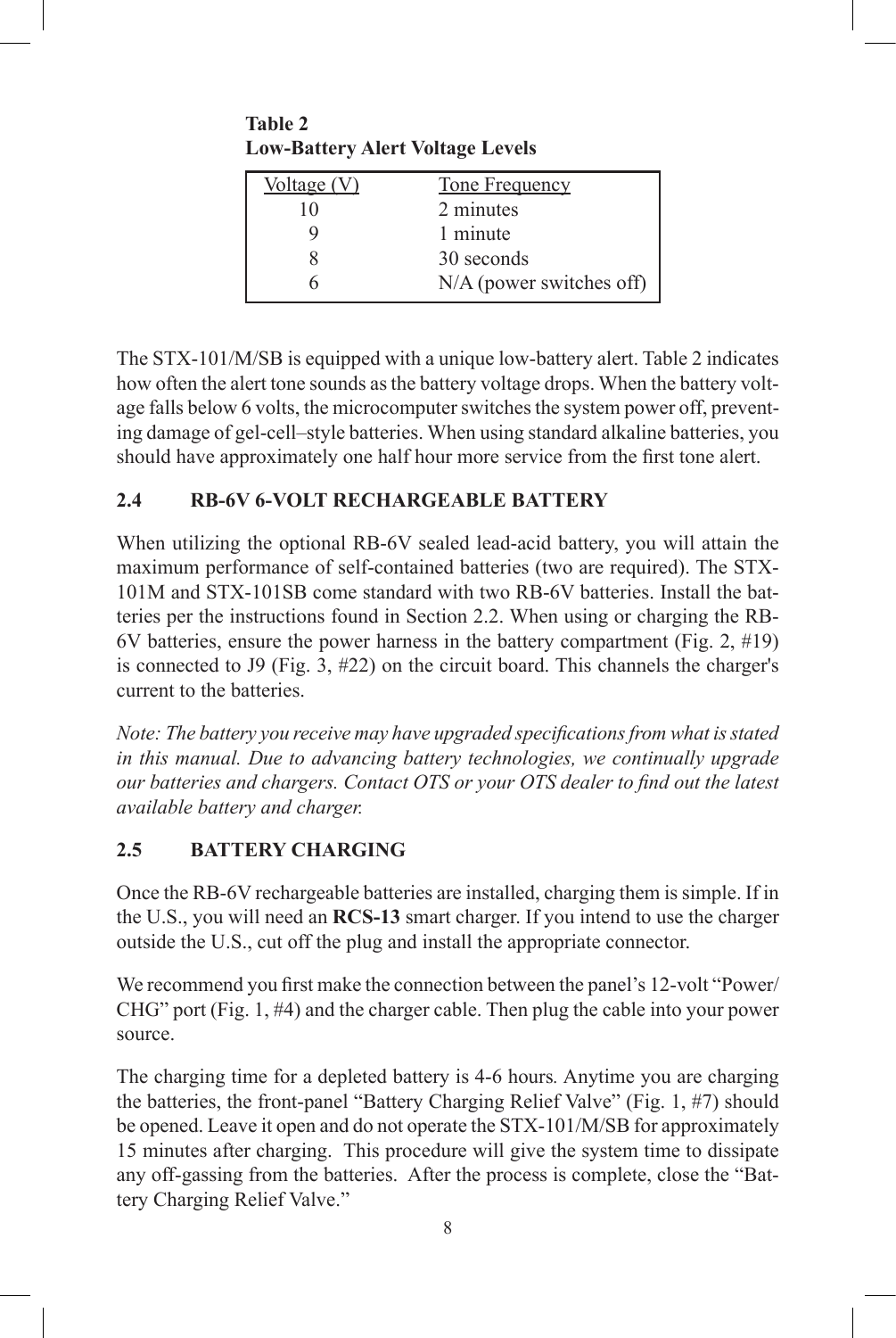#### **2.6 ALTERNATE POWER SOURCE**

The external receptacle (Fig. 1,  $\#4$ ) provides an easy terminal for a marine or automotive 12-volt DC source. This terminal can also be used with any external power source providing 12 volts and a minimum of 4 amps capacity. This receptacle is also used for charging the internal rechargeable batteries.

#### *- IMPORTANT SAFETY NOTES -*

- **Before charging the batteries, verify that they are RB-6V rechargeable batteries, the vent is open, and the internal plug is connected to the proper connector (Fig. 1, #7 and Fig. 3, #22).**
- *Do not charge alkaline or heavy-duty batteries.* **Damage to the STX-101/M/ SB, an explosion, and/or injury may occur.**
- **Always wait a minimum of 15 minutes for any gasses expelled from the charged batteries to dissipate before powering up the STX-101/M/SB.**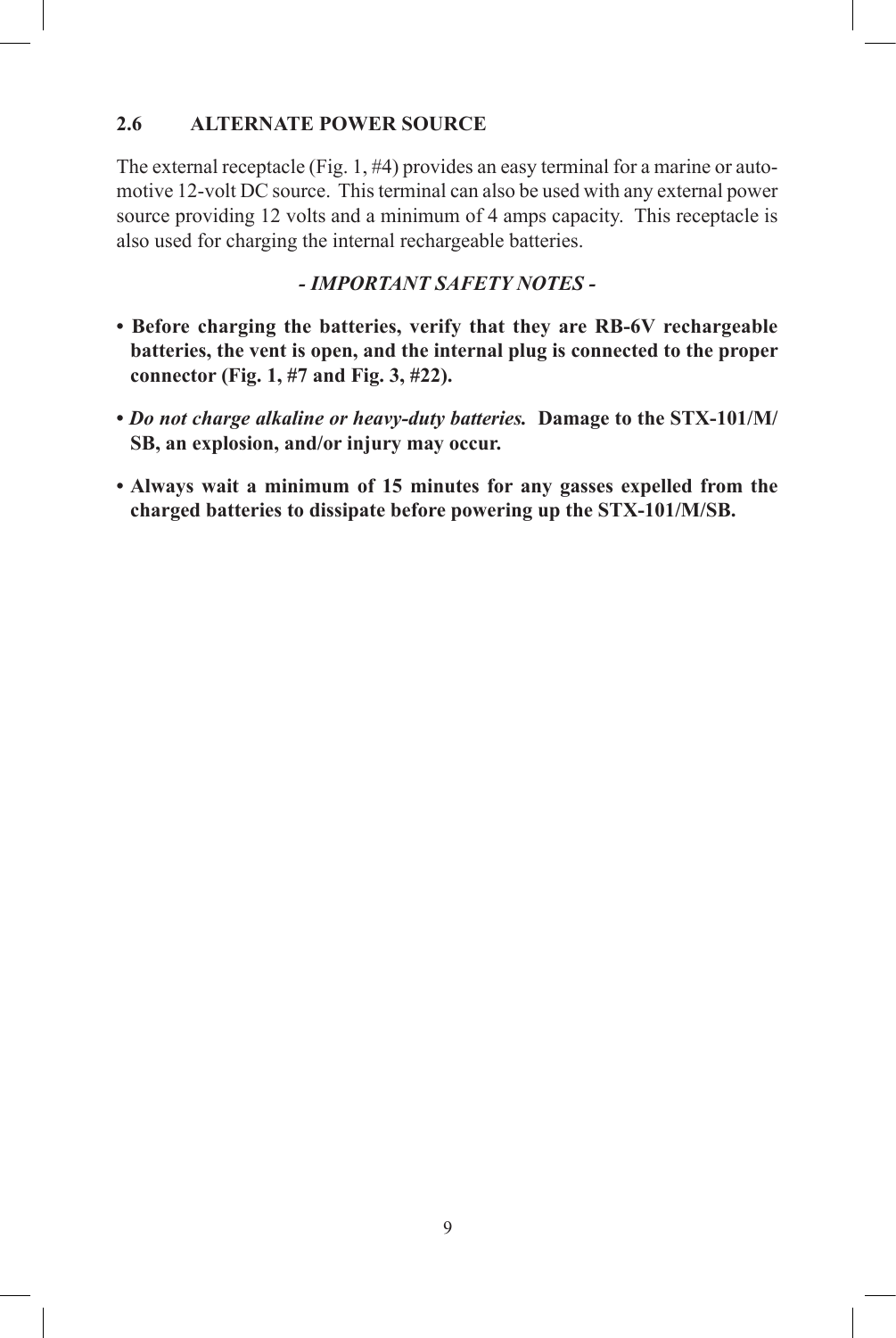#### **OPERATION**

The STX-101/M/SB was designed to be portable and easy to operate. After you have properly installed either 6-volt lantern alkaline or the optional RB-6V batteries, you are ready to set up your surface station for use.

The STX-101/M/SB is an ultrasonic, through-water communication system. It must be operated using water as the transmission medium. You will be able to talk to all other divers and surface stations on the same frequency and within range. When you speak, your voice is sent out in an omni-directional pattern via the transducer to all other transceivers within range. The transducer is the antenna that both sends out and receives signals.

The following are the recommended operating procedures:

- 1 Ensure all batteries are properly installed and fresh and the front panel is installed without any pinched wires.
- 2. Place the STX-101/M/SB on a surface that is secure from boat action and in a place where the transducer cable will not trip anyone.
- 3. Open the cover of the STX-101/M/SB, and connect the transducer cable to the front panel (Fig. 1, #8). Connecting the transducer cable powers up the STX-101/M/SB. When not using the STX-101/M/SB, disconnect the transducer cable to conserve battery power.
- 4. Lower the transducer into the water. If using a boat, lower the transducer so it clears the hull. If the base station is set up on a beach, the transducer should be suspended from a float. Under no circumstances should the transducer lie on the bottom. (If the transducer lies on the bottom, it will cause most of the transmitting and receiving signals to be greatly reduced. The result will be poor range and weak or no communications.) If a current is running and you must have a weight on the transducer to keep it from flagging, tie the weight to a separate line and marry the transducer cable to the separate line. Lower the line with the weight and transducer into the water, and tie it off.
- 5. Adjust the volume to a comfortable listening level.
- 6. Adjust the squelch. The squelch will help suppress background noise, which is typically caused by marine biological (e.g., snapping shrimp) or man-made (propellers, engines, equipment, etc.) noise. It is important to know that the squelch adjustment will affect the range: The more squelch you apply, the less range you will achieve.
- 7. With the STX-101 and STX-101M, select a channel that all other divers and/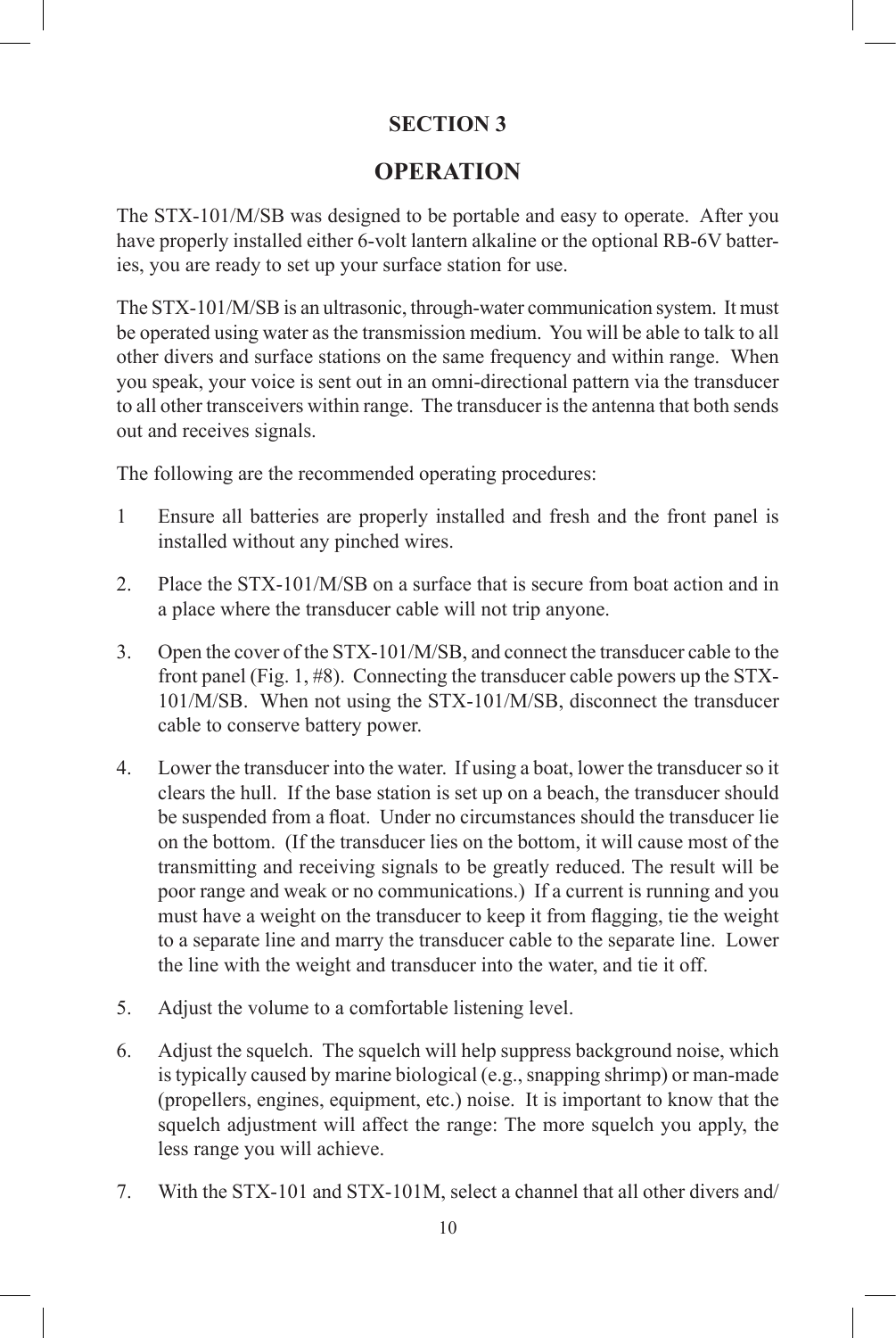or surface stations will be using. Channel 1 for the STX-101 and Channel 7 for the STX-101M are most efficient and recommended.

- 8. Connect the hand-held microphone to the microphone receptacle (Fig. 1, #5). If a headset is desired, connect the headset connector to the headset receptacles (Fig. 1, #6).
- 9. If you would like to record, connect a male RCA plug into the "Record Out" receptacle of the STX-101/M/SB. Connect the other end of the record patch cable to the recorder's "Record In." Ensure the tape recorder is recording when the STX-101/M/SB is operated. *Note: This level is "line level."*
- 10. If you use a 12-volt boat power or an alternate power source, ensure the source is capable of 12 volts DC at a minimum of 4 amps.

Upon completion of the above steps, the STX-101/M/SB will be ready for use. The unit will already be in the receive mode and listening for incoming signals. To talk to a diver and/or another surface station, hold the hand-held microphone within 1/4 inch of your lips, depress the push-to-talk (PTT) switch located on the side of the hand-held microphone, and speak slowly. When you release the PTT button, the STX-101/M/SB will automatically go into the receive mode.

You must remember that all divers are hearing many sounds underwater (e.g., bubbles or biological or man-made noises). Try to get the attention of the diver you want to talk to, and then give him the message slowly. An example of this would be: "Alpha Diver, Alpha Diver, this is Topside, come in Alpha Diver." Alpha Diver, hearing his name, will get ready for the message and reply, "This is Alpha Diver, go ahead Topside."

We have found that talking to divers in short sentences works better than in long sentences. This gives the diver a chance to take a breath and still receive a clear message.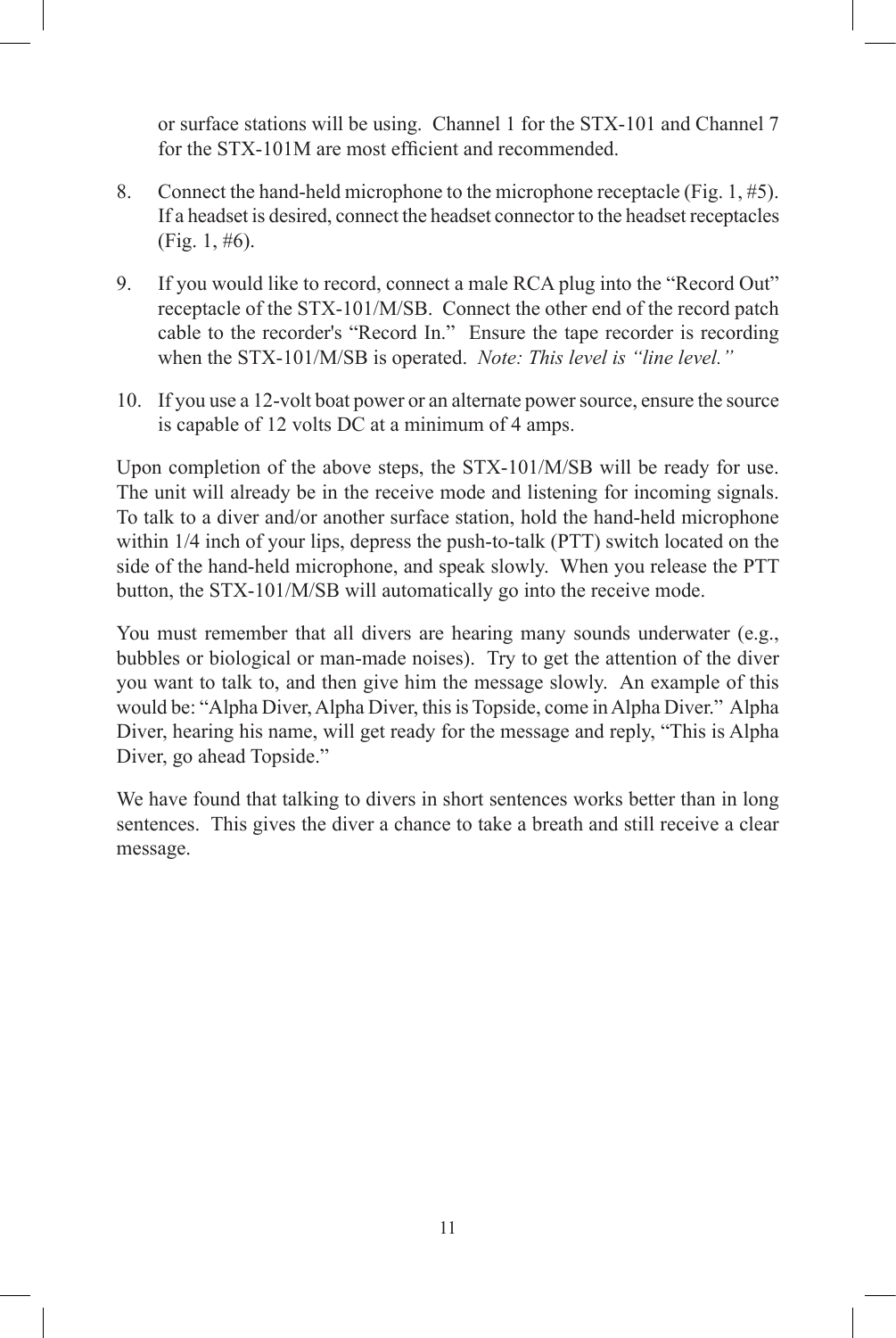#### **MAINTENANCE**

Although the Aquacom<sup>®</sup> STX-101/M/SB has a rugged design, it should be treated like any quality electronic instrument. Avoid transportation modes that would expose the unit to constant vibrations and knocking about. Ship the unit well packaged.

After use, wipe the unit free of dirt, debris, and water. Use a clean, soft cloth. Warm water with a small amount of non-abrasive soap is the recommended cleaning solution.

The transducer should be kept clean and free of oils. The transducer itself can be cleaned with denatured alcohol. The transducer assembly should be stored in a separate container if wet after a dive.

Store the hand-held microphone and optional headset in a dry area. The microphones are *not* waterproof and are barely water resistant. Keep them free of water or from water spray. Mild soap solution wiped dry is the preferred cleaning method.

Inspect the batteries periodically to ensure they are in good order and free of leaks.

When the STX-101/M/SB is not being used, it is a good idea to keep the cover securely fastened.

Remember, when the transducer assembly is connected to the STX-101/M/SB, the power is on. To conserve energy when securing or cleaning, disconnect the transducer connector from the front panel.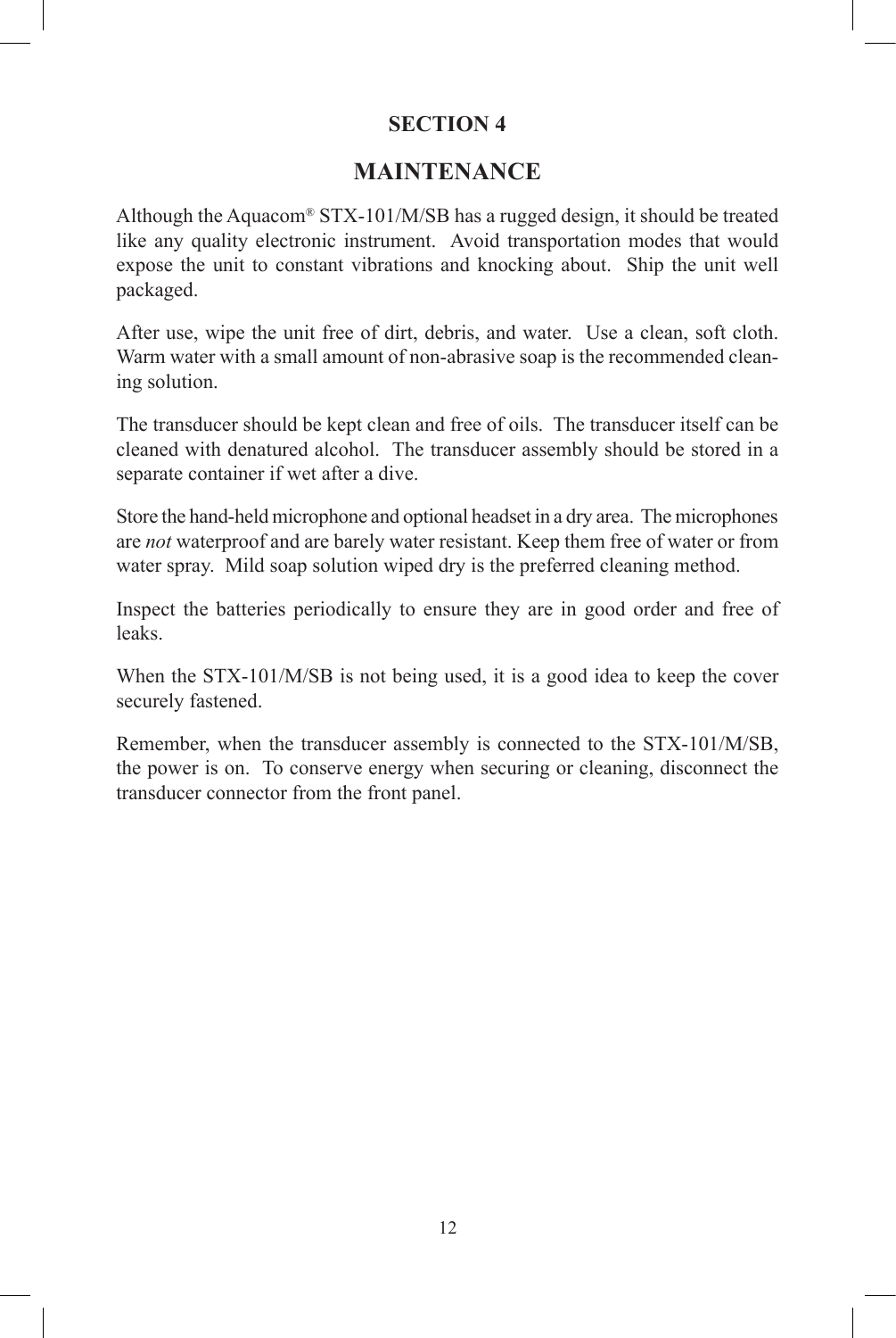### **HELPFUL HINTS AND TIPS**

The following helpful hints should help you understand how to use the STX-101/M/  $SB<sup>2</sup>$ 

#### **5.1 TRANSDUCER**

It is important that the transducer be protected. It is designed with a material that can break if sharply hit or impacted. It is also important you do not hang the transducer in a position that is blocked or lying on the bottom. All divers should inform everyone if they go below a thermocline. If possible, lower the transducer to the same depth as the divers in the thermocline. It is extremely important to remember to pull the transducer up when moving a vessel. Many transducers have been lost when cut off by a propeller.

#### **5.2 HAND-HELD MICROPHONE OR HEADSET**

Most hand-held microphones or headsets are not waterproof. Keep them as dry as possible.

#### **5.3 PLACEMENT OF THE STX-101/M/SB**

The STX-101/M/SB should be placed where it can be heard easily. If working out of a boat, locate a place where you can secure the unit where boat action will not cause it to fall. Also, remember to dress the transducer cable in such a way that divers and topside personnel will not trip over it.

#### **5.4. TALKING AND LISTENING**

When talking to divers, keep in mind they have a lot of things going on while underwater. It is best to get the diver's attention before giving him a message. Example: *"Mark, Mark, this is Topside, come in Mark."* Mark answers and then listens for your message. Example: *"Topside, this is Mark, go ahead."*

Also remember to talk slowly and in one continuous sentence. Try not to make long sentences. It is always a good idea to have the divers repeat the message back to ensure they understood what you said.

Listening to divers is usually easier than divers' listening to the topside tender. Again, repeat what you heard the divers say to ensure everyone is communicating accurately.

Talking and listening relating to diving is something that takes practice and will improve every time a team works together. The U.S. Navy has found that wireless communications definitely have an associated learning curve. It took about three days of diving per Navy diver to become proficient with the equipment. Do not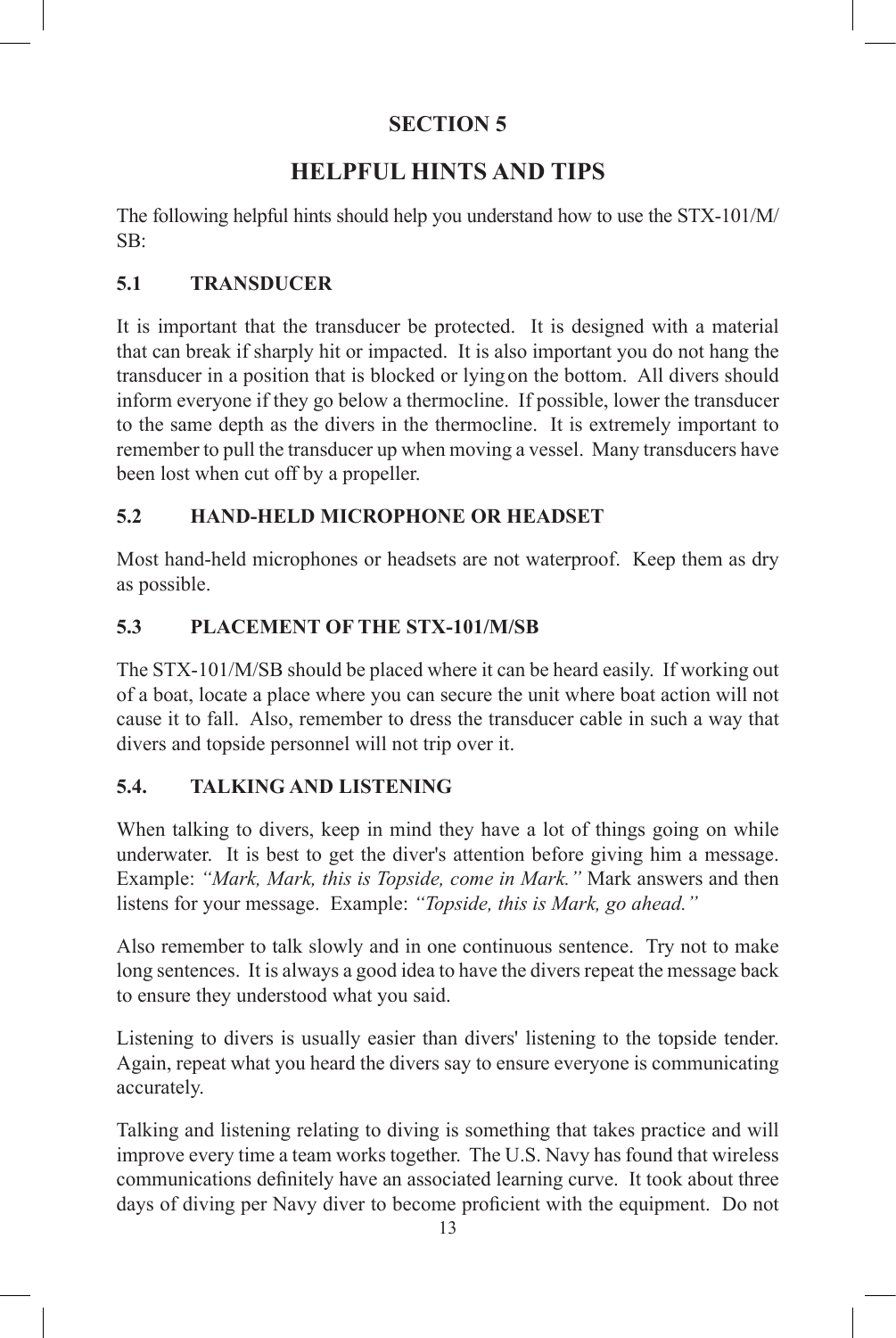be discouraged when first using wireless communications.

#### **5.5 IN THE BEGINNING**

If this is the first time you or anyone on your team is using communications, we recommend the team get together to talk about the system. Practice alternative communications in the event something is not working. Plan to use a second channel everyone knows to use in the event someone gets off the working channel. A pool session or a place where the team can practice in a controlled environment is recommended. You will find it takes about three full dives before you will be talking and listening like the pros. Have fun and we hope to see you on a communication dive in the future!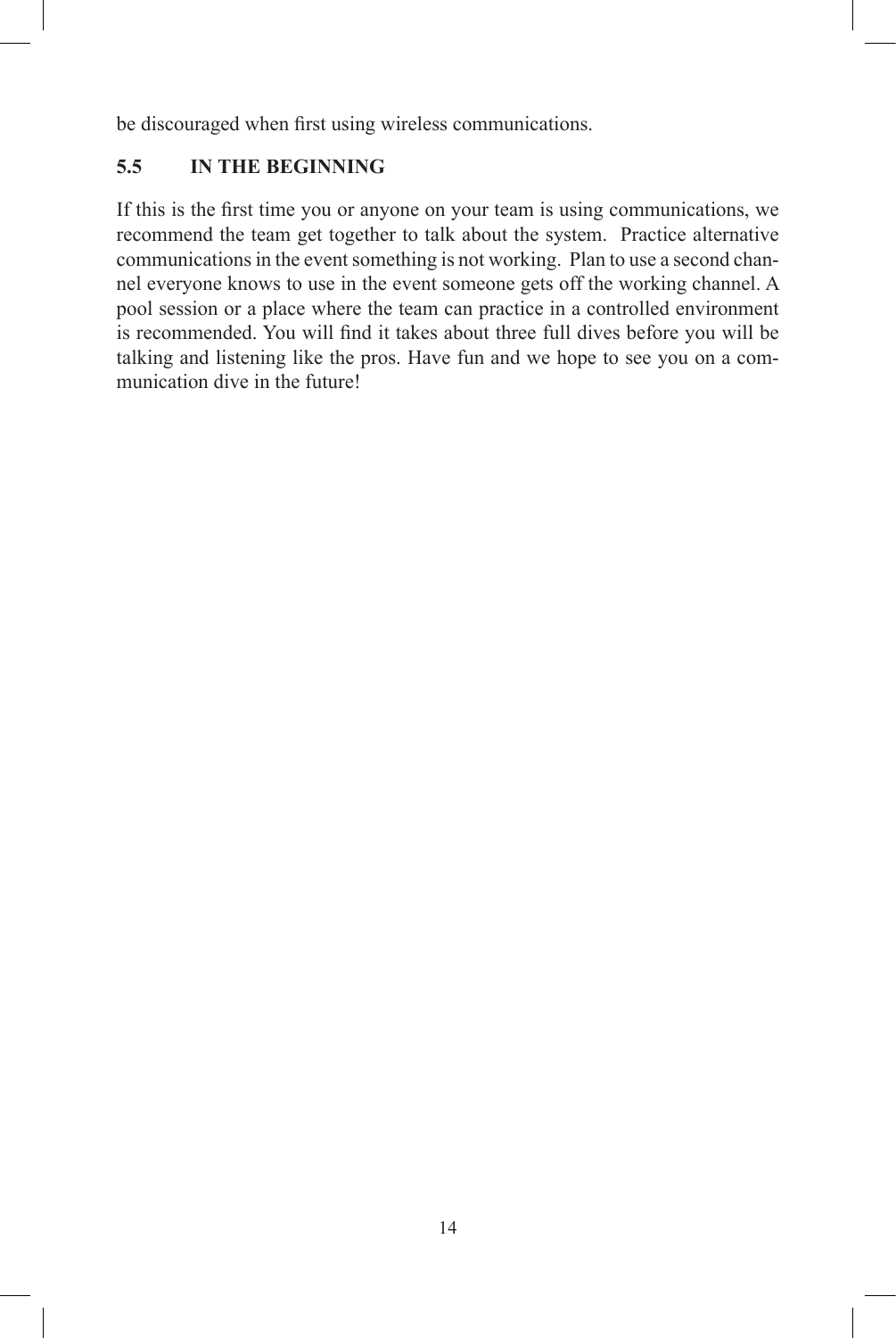### **TROUBLESHOOTING**

| <b>PROBLEM</b>                                                           | <b>PROBABLE CAUSE</b>                        | <b>REMEDY</b>                                                      |
|--------------------------------------------------------------------------|----------------------------------------------|--------------------------------------------------------------------|
| No power                                                                 | Battery exhausted                            | Replace battery.                                                   |
|                                                                          | Battery leads loose                          | Check battery connection.                                          |
|                                                                          | Defective on/off transducer<br>connector     | Change connector.                                                  |
|                                                                          | Open circuit on board                        | Replace board or send unit<br>to OTS for repair.                   |
| Power only for a short<br>time when transducer<br>connector is connected | Defective boot circuit                       | Replace board or send unit<br>to OTS for repair.                   |
|                                                                          | Defective CPU chip                           | Replace board or send unit<br>to OTS for repair.                   |
| No receive signal                                                        | Loose leads from transducer<br>connector     | Check and repair.                                                  |
|                                                                          | Board connectors loose                       | Clean pins and reconnect.                                          |
|                                                                          | Defective transducer                         | Replace transducer.                                                |
|                                                                          | Defective transceiver on/off<br>switch       | Replace switch.                                                    |
|                                                                          | Defective volume or squelch<br>control       | Replace control.                                                   |
| Transmitter inoperative                                                  | Transceiver board defective                  | Replace.                                                           |
|                                                                          | No audio from microphone                     | Replace microphone.                                                |
|                                                                          | Microphone signal path<br>disrupted on board | Trace open connection.<br>Repair or replace board.                 |
|                                                                          | Board connectors not making<br>contact       | Clean pins or replace<br>defective connector.                      |
|                                                                          | Bad trace on board                           | Repair trace, replace board,<br>or send unit to OTS for<br>repair. |
|                                                                          | PTT logic circuits defective                 | Repair trace, replace board,<br>or send unit to OTS for<br>repair. |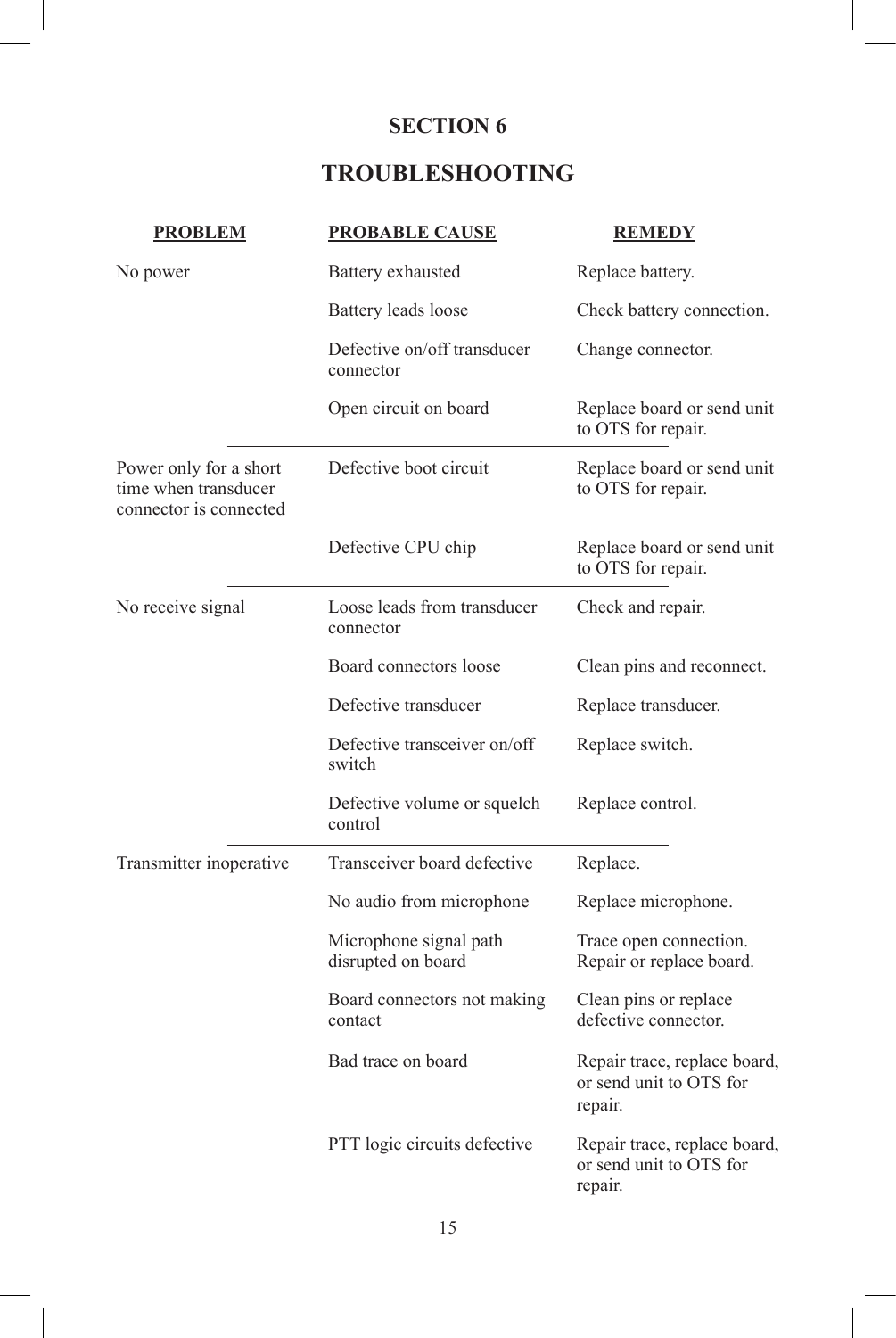| <b>PROBLEM</b>                             | <b>PROBABLE CAUSE</b>                                                        | <b>REMEDY</b>                                    |  |
|--------------------------------------------|------------------------------------------------------------------------------|--------------------------------------------------|--|
|                                            | Weak battery                                                                 | Charge (if rechargeable) or<br>replace.          |  |
|                                            | Microphone pre-amp<br>circuit defective                                      | Replace board or send unit<br>to OTS for repair. |  |
|                                            | Defective CPU chip                                                           | Replace board or send unit<br>to OTS for repair. |  |
| No record-out function                     | Board connector not making<br>contact                                        | Clean pins or replace<br>defective connector.    |  |
|                                            | Defective record amp                                                         | Replace board or send unit<br>to OTS for repair. |  |
| Power OK but cannot<br>transmit or receive | Defective CPU                                                                | Replace board or send unit<br>to OTS for repair. |  |
|                                            | Defective channel switch                                                     | Replace switch.                                  |  |
|                                            | Defective channel switch<br>circuit board                                    | Replace board or send unit<br>to OTS for repair. |  |
|                                            | Transducer or cable defective                                                | Replace.                                         |  |
|                                            | Defective PLL synthesizer                                                    | Replace board or send unit<br>to OTS for repair. |  |
|                                            | Defective components in<br>modulator signal path                             | Replace board or send unit<br>to OTS for repair. |  |
| Weak transmission                          | Transducer ceramic cylinder<br>fractured                                     | Replace.                                         |  |
|                                            | Microphone weak                                                              | Replace microphone.                              |  |
| Distorted, unintelligible<br>speech        | Transmitting or receiving on the Switch to correct channel.<br>wrong channel |                                                  |  |

I